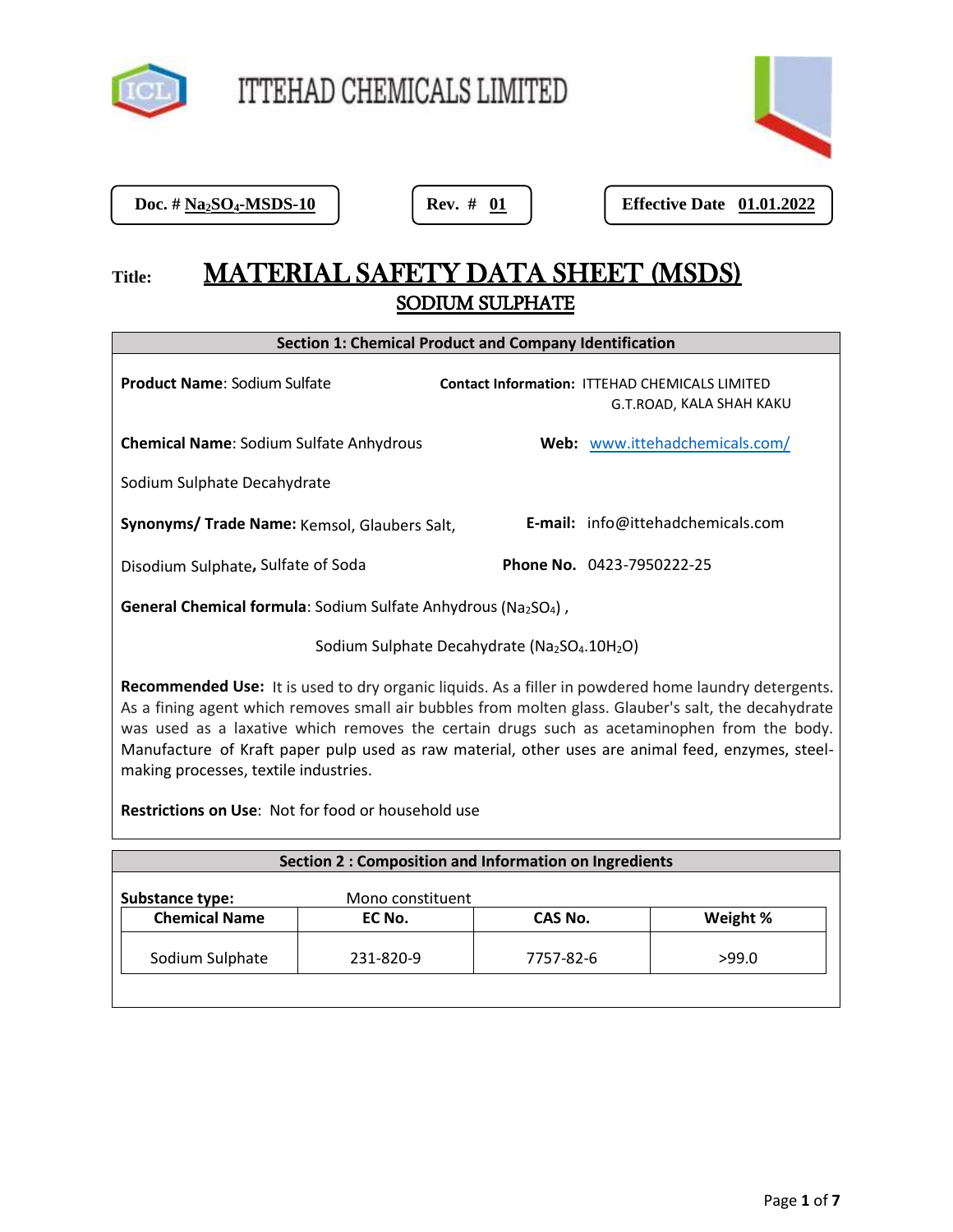#### **Section 3: Hazards Identification**

## **Classification of the Substance or Mixture:**

In accordance with regulation, this product is not considered as a Hazardous Substance.

## **Label Elements, including precautionary statements:**

Not classified as a hazardous chemical. Other hazards not contributing to the classification

## **Other Hazards:**

No other risk is specified

#### **Section 4 : First Aid Measures**

#### **Description of first aid measures**

**General Measures:** Never give anything by mouth to an unconscious person. If you feel unwell, seek medical advice (show the label where possible)

**Eye Contact:** Make sure to remove any contact lenses from the eyes before rinsing. Promptly wash eyes with plenty of water while lifting the eye lids. Continue to rinse for at least 15 minutes. Get medical attention if any discomfort continues.

**Skin Contact:** Remove affected person from source of contamination. Remove contaminated clothing. Wash the skin immediately with soap and water. Get medical attention if any discomfort continues.

**Inhalation:** Move the exposed person to fresh air at once. Rinse nose and mouth with water. Get medical attention if any discomfort continues.

**Ingestion:** Immediately rinse mouth and provide fresh air. Get medical attention if any discomfort continues. Do not induce vomiting.

**Most important symptoms and effects (acute and delayed)**

**Symptoms/effects:** Not expected to present a significant hazard under anticipated conditions of normal use.

**Immediate medical attention and special treatment, if necessary**

Treat symptomatically.

#### **Section 5: Fire and Explosion Data**

**Extinguishing media**

#### **Suitable extinguishing media:**

Not combustible. All types of extinguishing media are suitable. Use fire extinguishing methods suitable to surrounding conditions.

# **Unsuitable extinguishing media:**

Water with full jet as this can form a dust cloud.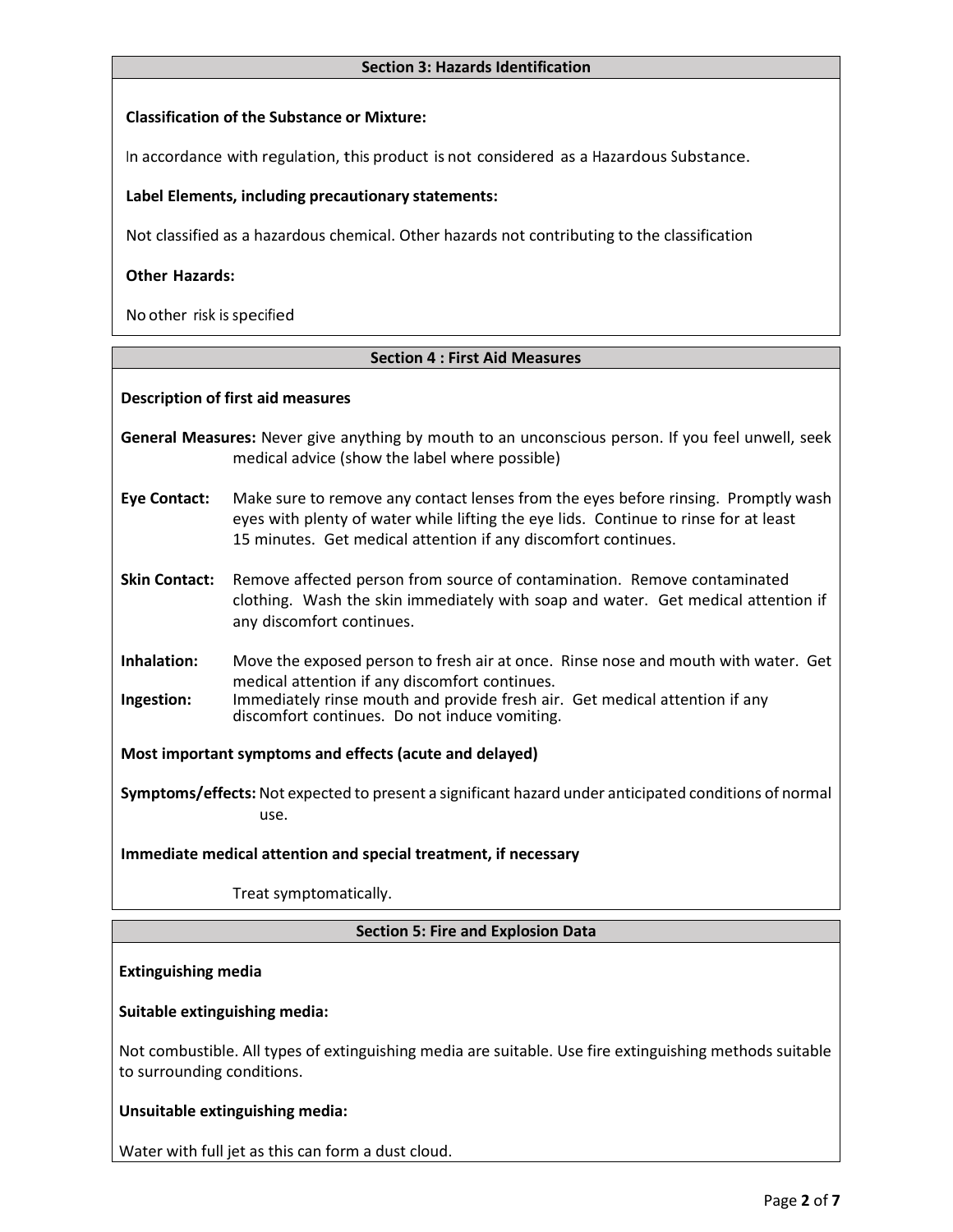# **Special hazards arising from the substance or mixture**

Thermal decomposition can lead to release of irritating and toxic gases and vapours.

## **Hazardous combustion products:**

Oxides of sulphur

## **Advice For firefighters:**

No special protective equipment required.

## **Section 6: Accidental Release Measures**

#### **Personal Precautions:**

Wear protective clothing as described in Section 8 of this safety data sheet. Avoid contact with skin and eyes. Provide adequate ventilation.

#### **Environmental Precautions:**

Do not discharge onto the ground or into water resources.

## **Spill Clean Up Methods:**

Avoid generation and spreading of dust. Shovel into dry containers. Cover and move the containers. Flush the area with water. Collect spillage in containers, seal securely and deliver for disposal according to local regulations.

#### **Section 7: Handling and Storage**

#### **Precautions for safe handling**

Wash hands and other exposed areas with mild soap and water before eating, drinking or smoking and when leaving work place. Provide good ventilation in process area to prevent formation of vapor.

#### **Conditions for safe storage, including any incompatibilities**

#### **Storage Conditions:**

Keep container closed when not in use.

#### **Incompatible Products:**

Strong acids.

#### **Incompatible Materials:**

Sources of ignition. Direct sunlight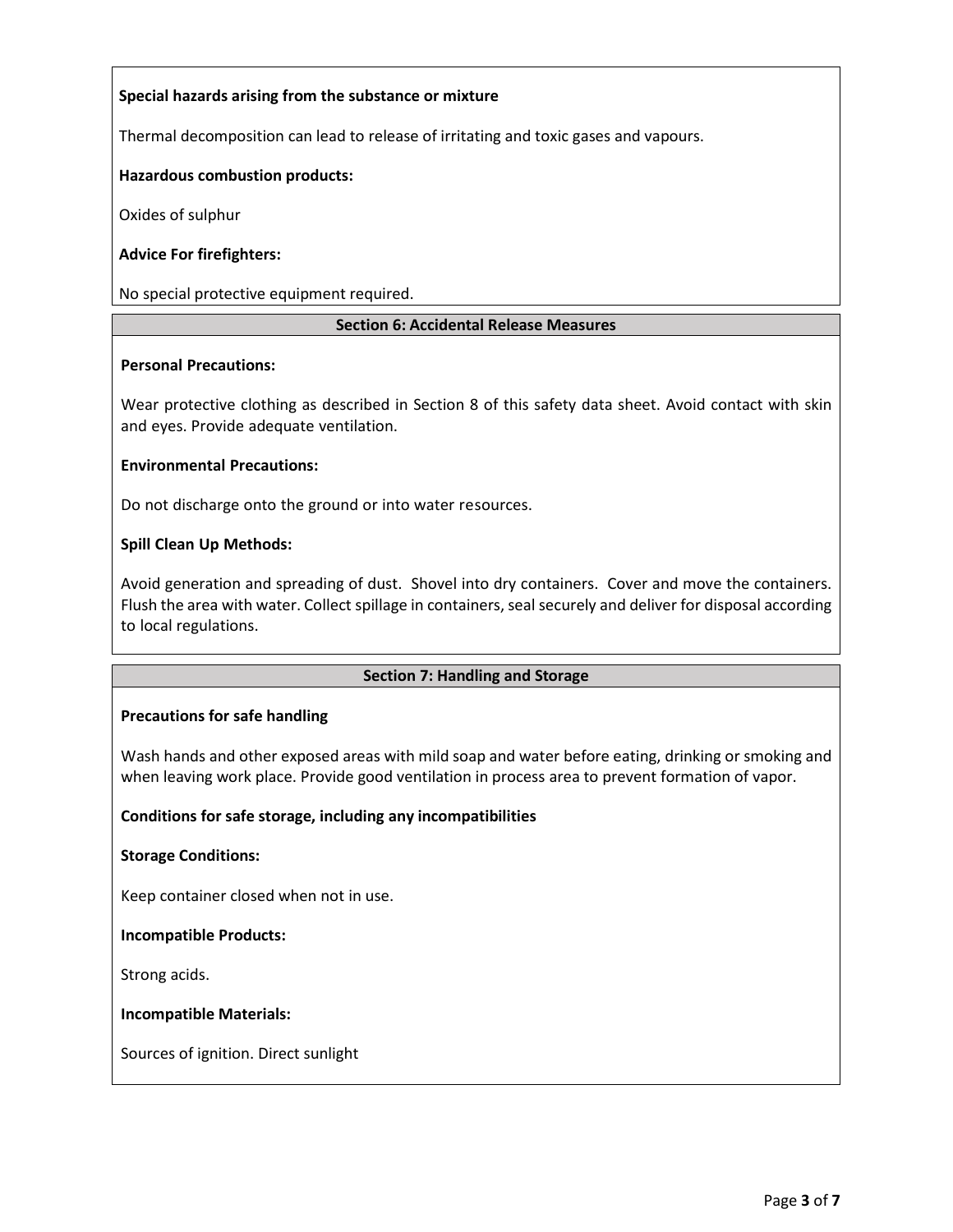|                                                                      | <b>Section 8: Exposure Controls/Personal Protection</b>                                                                                                 |  |
|----------------------------------------------------------------------|---------------------------------------------------------------------------------------------------------------------------------------------------------|--|
| <b>Control Parameters:</b>                                           | No additional information available                                                                                                                     |  |
| <b>Appropriate Engineering Controls:</b>                             |                                                                                                                                                         |  |
|                                                                      | Emergency eye wash fountains should be available in the<br>immediate vicinity of any potential exposure.                                                |  |
| <b>Individual Protection Measures/Personal Protective Equipment:</b> |                                                                                                                                                         |  |
| Eye protection:                                                      | Wear safety glasses with side shields (or goggles)                                                                                                      |  |
| Hand protection:                                                     | Protective gloves not really required. However, we recommend using<br>protective gloves made of rubber. Chloroprene rubber, CR. Nitrile<br>rubber, NBR. |  |
| <b>Skin of Body protection:</b>                                      | Normal work clothes for the chemical industry.                                                                                                          |  |
| <b>Respiratory protection:</b>                                       | Wear respiratory device with dust filter (P3) in case of insufficient<br>ventilation.                                                                   |  |
| <b>Other information:</b>                                            | Do not eat, drink or smoke during use.                                                                                                                  |  |
|                                                                      | <b>Section 9: Physical and Chemical Properties</b>                                                                                                      |  |
| <b>Information on Basic Physical and Chemical Properties</b>         |                                                                                                                                                         |  |
| <b>Physical State:</b>                                               | Solid                                                                                                                                                   |  |
| Appearance:                                                          | Powder or granules                                                                                                                                      |  |
| Colour:                                                              | White                                                                                                                                                   |  |
| Odour:                                                               | Odourless                                                                                                                                               |  |
| <b>Other Information:</b>                                            |                                                                                                                                                         |  |
| <b>Flash Point:</b>                                                  | Not applicable                                                                                                                                          |  |
| <b>Explosive Properties:</b>                                         | Non-explosive                                                                                                                                           |  |
| <b>Combustion Temperature:</b>                                       | Non-combustible                                                                                                                                         |  |
| Decomposition Temperature: 1200°C                                    |                                                                                                                                                         |  |
| Solubility:                                                          |                                                                                                                                                         |  |
| In Water:                                                            | 161 g/l at 20°C                                                                                                                                         |  |

In **Ethanol:** Insoluble

**In Glycol:** Insoluble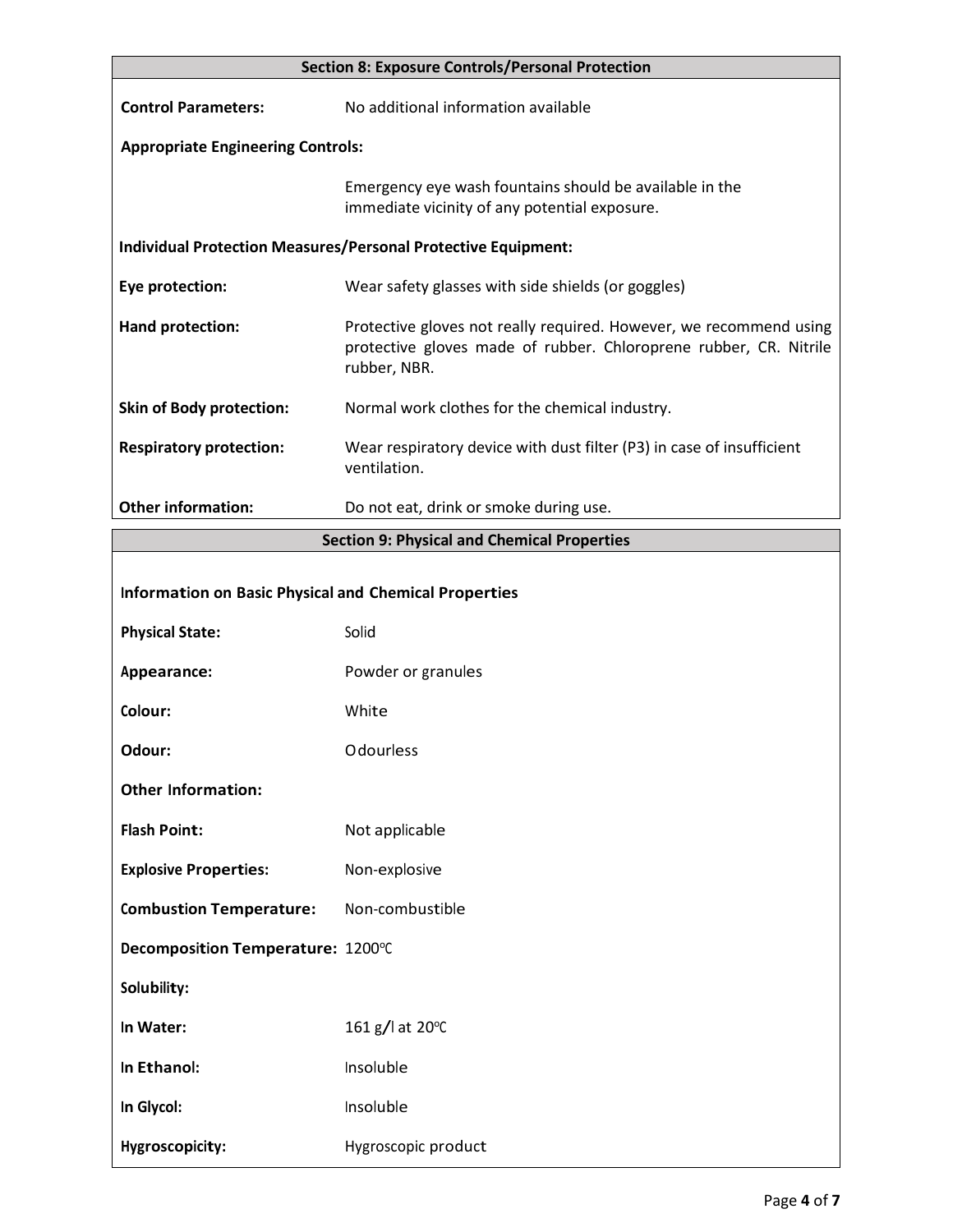## **Section 10: Stability and Reactivity Data**

# **Reactivity:**

There exists no specific test data for this product. For further information, see the subsequent subsections of this chapter.

### **Chemical Stability:**

Stable under normal conditions.

## **Possibility of Hazardous Reactions:**

Contact of melted Sodium sulphate (melting point 884°C) with aluminium will cause violent reactions (formation of  $Al_2O_3$ , Na<sub>2</sub>O and SO<sub>2</sub>/SO<sub>3</sub>-gas). Danger of explosion!

## **Conditions to Avoid:**

Avoid contact with water or humidity. The product is: Hygroscopic.

## **Incompatible Materials:**

See above.

# **Hazardous Decomposition Products:**

Thermal decomposition can lead to release of toxic/corrosive gases and vapours; oxides of sulphur

|                                                   | <b>Section 11: Toxicological Information</b> |                                               |  |
|---------------------------------------------------|----------------------------------------------|-----------------------------------------------|--|
| <b>Information on Toxicological Effects:</b>      |                                              |                                               |  |
| <b>Likely Routes of Exposure:</b>                 | Inhalation; Skin and eye contact             |                                               |  |
| <b>Acute Toxicity:</b>                            | Not classified                               |                                               |  |
| Sodium Sulfate, Anhydrous (7757-82-6)             |                                              |                                               |  |
|                                                   | LD50 oral rat                                | 10000 mg/kg                                   |  |
|                                                   | ATE US (oral)                                | 10000 mg/kg                                   |  |
| <b>Skin Corrosion/Irritation:</b>                 | Not classified                               |                                               |  |
| pH:                                               |                                              | 5.2 - 9.2 (of 5% solution in distilled water) |  |
| Serious eye Damage/Irritation: Not classified     |                                              |                                               |  |
| Respiratory or skin Sensitization: Not classified |                                              |                                               |  |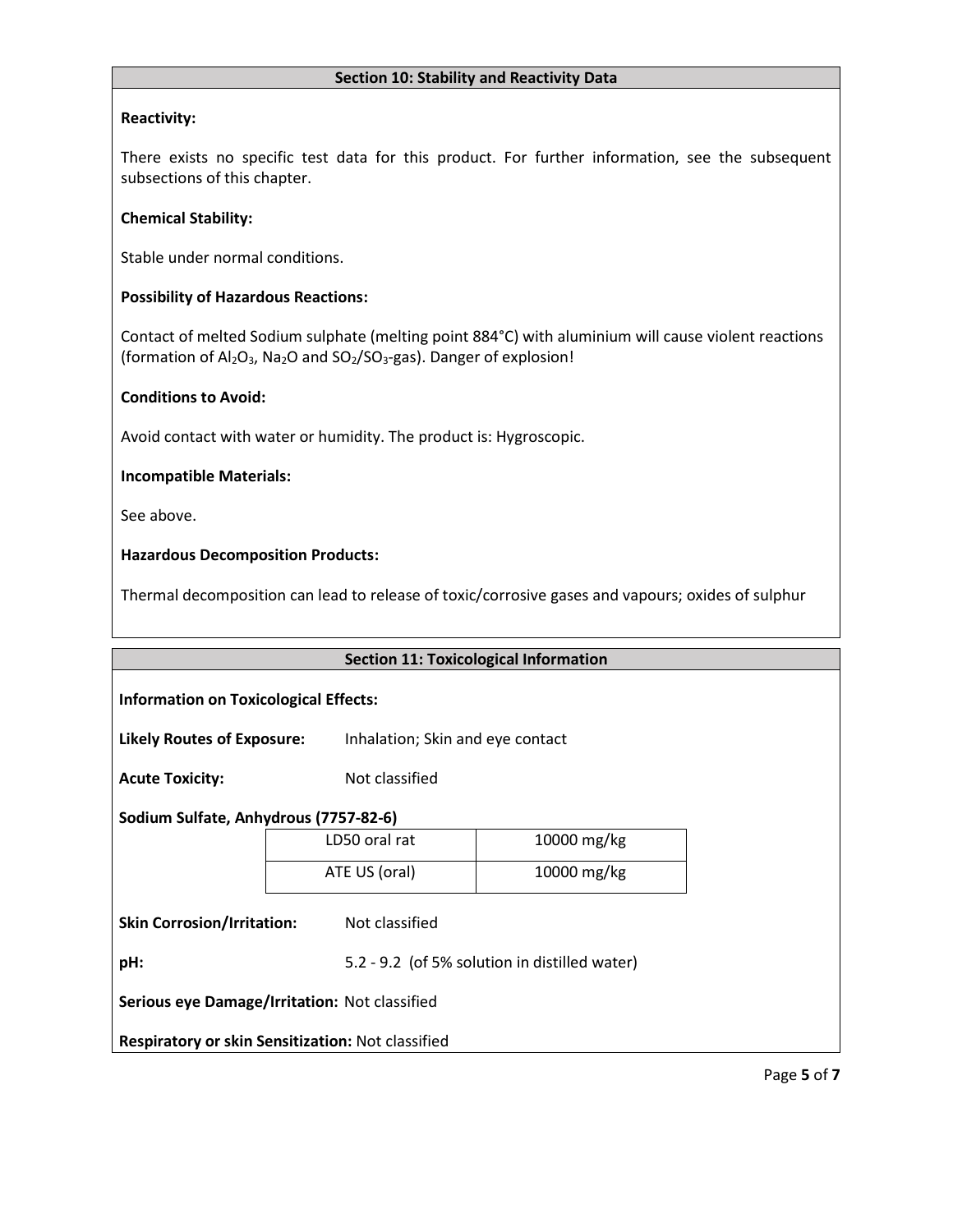| <b>Germ Cell Mutagenicity:</b>                                   | Not classified |  |
|------------------------------------------------------------------|----------------|--|
| Based on available data, the classification criteria are not met |                |  |
| Carcinogenicity:                                                 | Not classified |  |
| <b>Reproductive Toxicity:</b>                                    | Not classified |  |
| <b>Potential Adverse Human Health Effects and Symptoms:</b>      |                |  |
| Based on available data, the classification criteria are not met |                |  |

# **Section 12: Ecological Information**

## **Ecotoxicity:**

The product components are not classified as environmentally hazardous. However, this does not exclude the possibility that large or frequent spills can have a harmful or damaging effect on the environment.

LC 50, 96 Hrs, FISH mg/l 1350

EC 50, 48 Hrs, DAPHNIA, mg/l 4580

**Mobility:** The product is soluble in water.

**Degradability:** The product is not biodegradable.

**Water Hazard Classification:** WGK 1

# **Section 13: Disposal Considerations**

| <b>General Information:</b> | Waste to be treated as controlled waste. Disposal to licensed waste<br>disposal site in accordance with local Waste Disposal Authority. |
|-----------------------------|-----------------------------------------------------------------------------------------------------------------------------------------|
| <b>Disposal Methods:</b>    | Dispose of waste and residues in accordance with local authority<br>requirements.                                                       |

# **Section 14: Transport Information**

| General: | The product is not covered by international regulation on the |
|----------|---------------------------------------------------------------|
|          | transport of dangerous goods (IMDG, IATA, ADR/RID).           |

Road Transport Notes: Not Classified

Page **6** of **7**